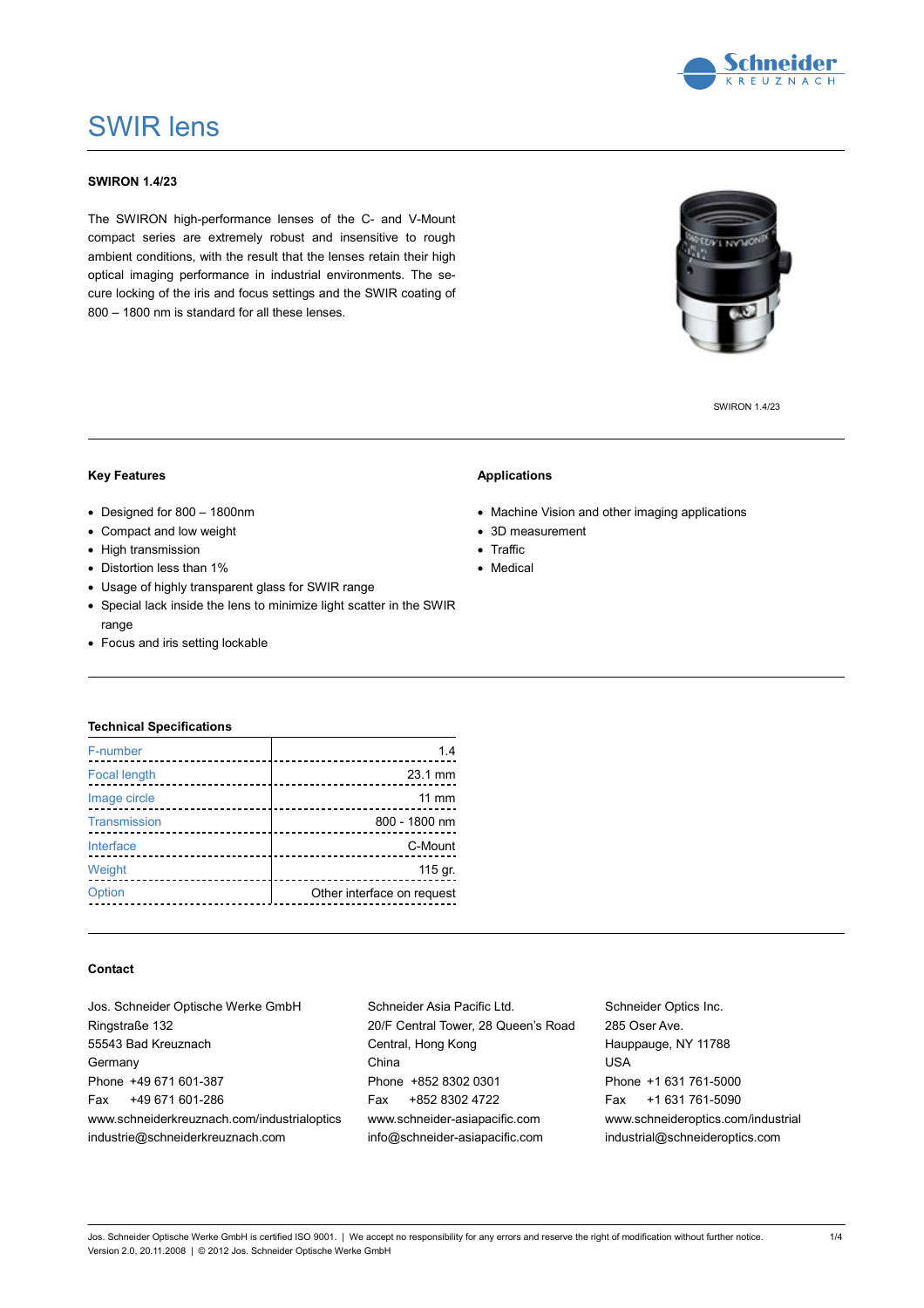

# SWIRON 1.4/23





|  |  | SWIRON 1.4/23                                                 |  |  |
|--|--|---------------------------------------------------------------|--|--|
|  |  | $f' = 23.1$ mm $\beta_0 = 2.341$                              |  |  |
|  |  | s <sub>r</sub> = 9.0 mm s <sub>rp</sub> = 18.8 mm             |  |  |
|  |  | $s_{\rm F}^{\star}$ = 13.6 mm $s_{\rm AP}^{\star}$ = -40.5 mm |  |  |
|  |  | HH' = −6,8 mm      Σd  =   34,8 mm                            |  |  |
|  |  |                                                               |  |  |

#### SWIRON 1.4/23

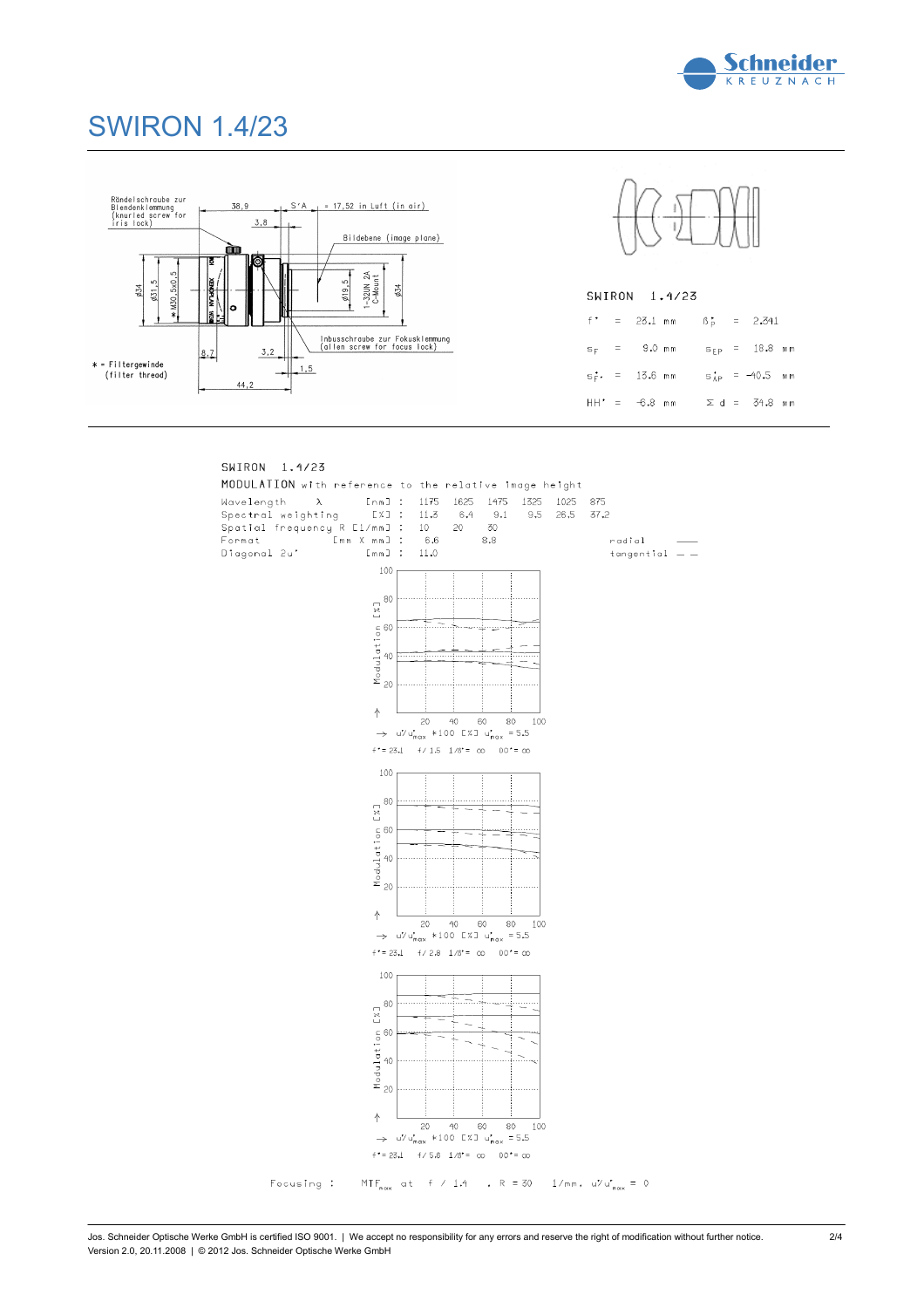

# SWIRON 1.4/23





| SWIRON | 1.4/23 |
|--------|--------|
|        |        |

|  |  |  | $f' = 23.1$ mm $\beta_p^* = 2.341$        |  |
|--|--|--|-------------------------------------------|--|
|  |  |  | $s_F$ = 9.0 mm $s_{EP}$ = 18.8 mm         |  |
|  |  |  | $s_F^*$ , = 13.6 mm $s_{AP}^*$ = -40.5 mm |  |
|  |  |  | HH' = $-6.8$ mm $\geq d = 34.8$ mm        |  |

### RELATIVE ILLUMINATION

The relativ illumination is shown for the given focal distances or magnifications.

$$
\pm \ \ / \ 1.5
$$

|  | $\frac{1}{2}$ $\frac{1}{2}$ $\frac{1}{2}$ $\frac{1}{2}$ $\frac{1}{2}$ $\frac{1}{2}$ $\frac{1}{2}$ $\frac{1}{2}$ $\frac{1}{2}$ $\frac{1}{2}$ $\frac{1}{2}$ $\frac{1}{2}$ $\frac{1}{2}$ $\frac{1}{2}$ $\frac{1}{2}$ $\frac{1}{2}$ $\frac{1}{2}$ $\frac{1}{2}$ $\frac{1}{2}$ $\frac{1}{2}$ $\frac{1}{2}$ $\frac{1}{2}$ |  |  |
|--|---------------------------------------------------------------------------------------------------------------------------------------------------------------------------------------------------------------------------------------------------------------------------------------------------------------------|--|--|
|  | $  \beta'$ = 0.0000 u' <sub>max</sub> = 5.4 00' = $\infty$                                                                                                                                                                                                                                                          |  |  |
|  | ----- $\beta' = 0.0000$ u <sub>max</sub> = 5.4 00'= $\infty$                                                                                                                                                                                                                                                        |  |  |

### DISTORTION

Distortion is shown for the given focal distances or magnifications. Positive values indicate pincushion distortion and negative values barrel distortion.

|  |  | $\frac{1}{2}$ $\frac{1}{2}$ $\frac{1}{2}$ $\frac{1}{2}$ $\frac{1}{2}$ $\frac{1}{2}$ $\frac{1}{2}$ $\frac{1}{2}$ $\frac{1}{2}$ $\frac{1}{2}$ $\frac{1}{2}$ $\frac{1}{2}$ $\frac{1}{2}$ $\frac{1}{2}$ $\frac{1}{2}$ $\frac{1}{2}$ $\frac{1}{2}$ $\frac{1}{2}$ $\frac{1}{2}$ $\frac{1}{2}$ $\frac{1}{2}$ $\frac{1}{2}$ |  |
|--|--|---------------------------------------------------------------------------------------------------------------------------------------------------------------------------------------------------------------------------------------------------------------------------------------------------------------------|--|
|  |  | $-$ 6' = 0.0000 u's = 5.4 00' = $\infty$                                                                                                                                                                                                                                                                            |  |
|  |  | ----- $\beta' = 0.0000$ u <sub>max</sub> = 5.4 00'= $\infty$                                                                                                                                                                                                                                                        |  |

### TRANSMITTANCE

Relative spectral transmittance is shown with reference to wavelength,